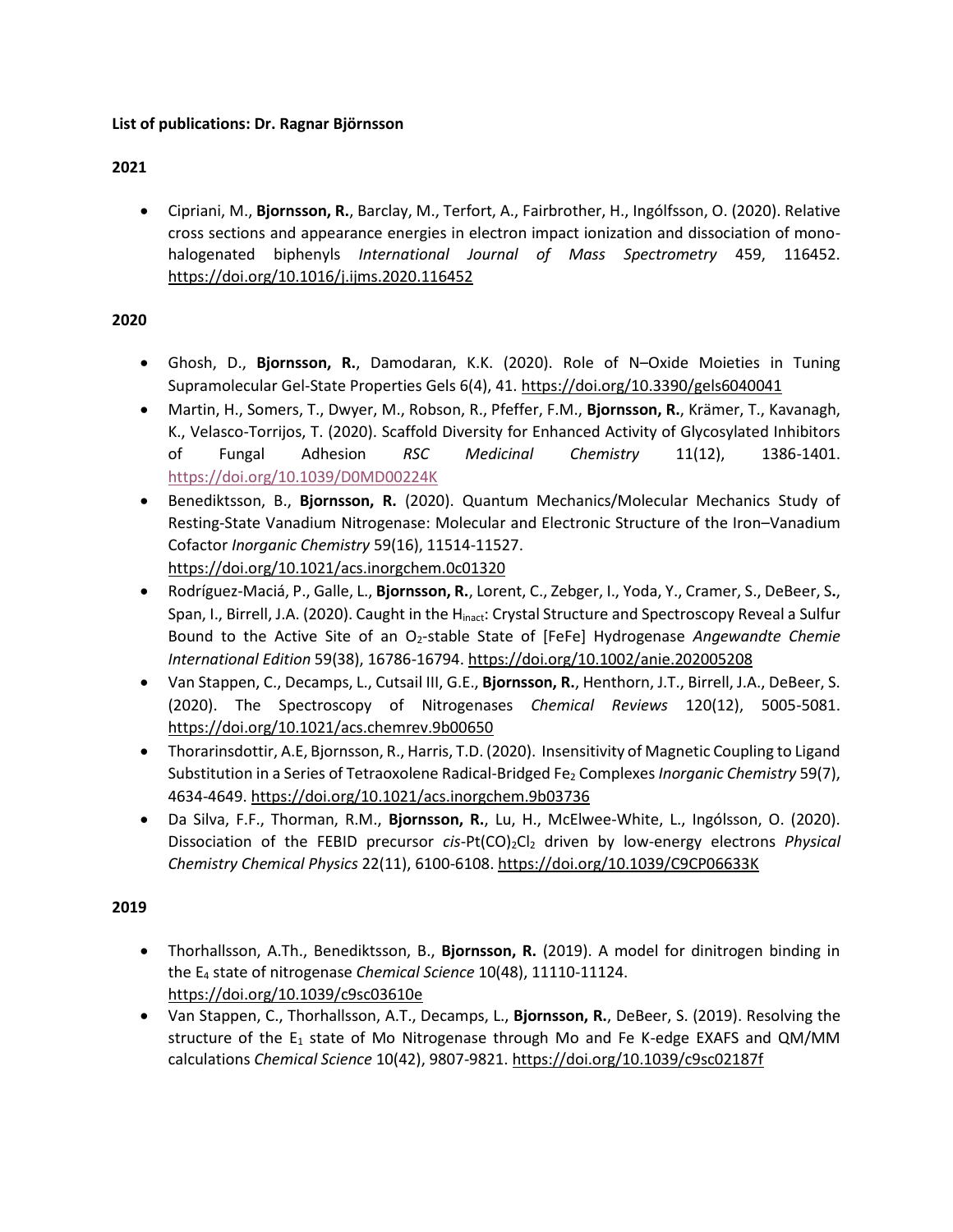- Barclay, M., **Bjornsson, R.**, Cipriani, M., Terfort, A., Fairbrother, D.H., Ingȯlfsson, O. (2019). The role of the dihedral angle and excited cation states in ionization and dissociation of monohalogenated biphenyls; a combined experimental and theoretical coupled cluster study *Physical Chemistry Chemical Physics* 21, 4556-4567. <https://doi.org/10.1039/c8cp07785a>
- Thorhallsson, A.Th., **Bjornsson, R.** (2019). Computational Mechanistic Study of [MoFe<sub>3</sub>S<sub>4</sub>] Cubanes for Catalytic Reduction of Nitrogenase Substrates *Inorganic Chemistry* 58(3), 1886-1894. <https://doi.org/10.1021/acs.inorgchem.8b02669>
- Sterling, C.M., **Bjornsson, R.** (2019). A Multi-Step Explicit Solvation Protocol for Calculation of Redox Potentials *Journal of Chemical Theory and Computation* 15(1), 52-67. <https://doi.org/10.1021/acs.jctc.8b00982>

#### **2018**

- Benediktsson, B., Thorhallsson, A.T., **Bjornsson, R.** (2018). QM/MM calculations reveal a bridging hydroxo group in a vanadium nitrogenase crystal structure *Chemical Communications* 54, 7310-7313. <https://doi.org/10.1039/C8CC03793K>
- T P, R.K., Weirich, P., Hrachowina, L., Hanefeld, M., **Bjornsson, R.**, Hrodmarsson, H.R., Barth, S., Fairbrother, D.H., Huth, M., Ingólfsson, O. (2018). Electron interactions with the heteronuclear carbonyl precursor H<sub>2</sub>FeRu<sub>3</sub>(CO)<sub>13</sub> and comparison with HFeCo<sub>3</sub>(CO)<sub>12</sub>: from fundamental gas phase and surface science studies to focused electron beam induced deposition *Beilstein Journal of Nanotechnology* 9, 555–579. <https://doi.org/10.3762%2Fbjnano.9.53>
- Thorman, R.M., Unlu, I., Johnson, K.R., **Bjornsson, R.**, McElwee-White, L., Fairbrother, H., Ingólfsson, O. (2018). Low energy electron-induced decomposition of (η<sup>5</sup>-Cp)Fe(CO)<sub>2</sub>Mn(CO)<sub>5</sub>, a potential bimetallic precursor for focused electron beam induced deposition of alloy structures *Physical Chemistry Chemical Physics* 20(8), 5644-5656. <https://doi.org/10.1039/c7cp06705d>
- Abbehausen, C., Ferraz de Paiva, R.E., **Bjornsson, R.**, Quintana Gomes, S., Du, Z., Corbi, P.P., Lima, F.A., Farrell, N. (2018) X‐ray Absorption Spectroscopy Combined with Time-Dependent Density Functional Theory Elucidates Differential Substitution Pathways of Au(I) and Au(III) with Zinc Fingers *Inorganic Chemistry* 57(1), 218-230. <https://doi.org/10.1021/acs.inorgchem.7b02406>

- Benediktsson, B., **Bjornsson, R.** (2017). QM/MM Study of the Nitrogenase MoFe Protein Resting State: Broken-Symmetry States, Protonation States, and QM Region Convergence in the FeMoco Active Site *Inorganic Chemistry* 56(21), 13417-13429. <https://doi.org/10.1021/acs.inorgchem.7b02158>
- Ómarsson, B., **Bjornsson, R.**, Ingolfsson, O. (2017). Proton Shuttling and Reactions Paths in Dissociative Electron Attachment to *o*- and *p*-Tetrafluorohydroquinone, an Experimental and Theoretical Study *The Journal of Physical Chemistry A* 121(30), 5580-5585. <https://doi.org/10.1021/acs.jpca.7b05010>
- T P., R.K., **Bjornsson, R.**, Barth, S., Ingólfsson, O. (2017). Formation and decay of negative ion states up to 11 eV above the ionization energy of the nanofabrication precursor HFeCo<sub>3</sub>(CO)<sub>12</sub> *Chemical Science* 8(9), 5949-5952[. https://doi.org/10.1039/c7sc01927k](https://doi.org/10.1039/c7sc01927k)
- Rees, J.A., **Bjornsson, R.**, Kowalska, J.K., Lima, F.A., Schlesier, J., Sippel, D., Weyhermüller, T., Einsle, O., Kovacs, J.A., DeBeer, S. (2017). Comparative electronic structures of nitrogenase FeMoco and FeVco *Dalton Transactions* 46(8), 2445-2455.<https://doi.org/10.1039/c7dt00128b>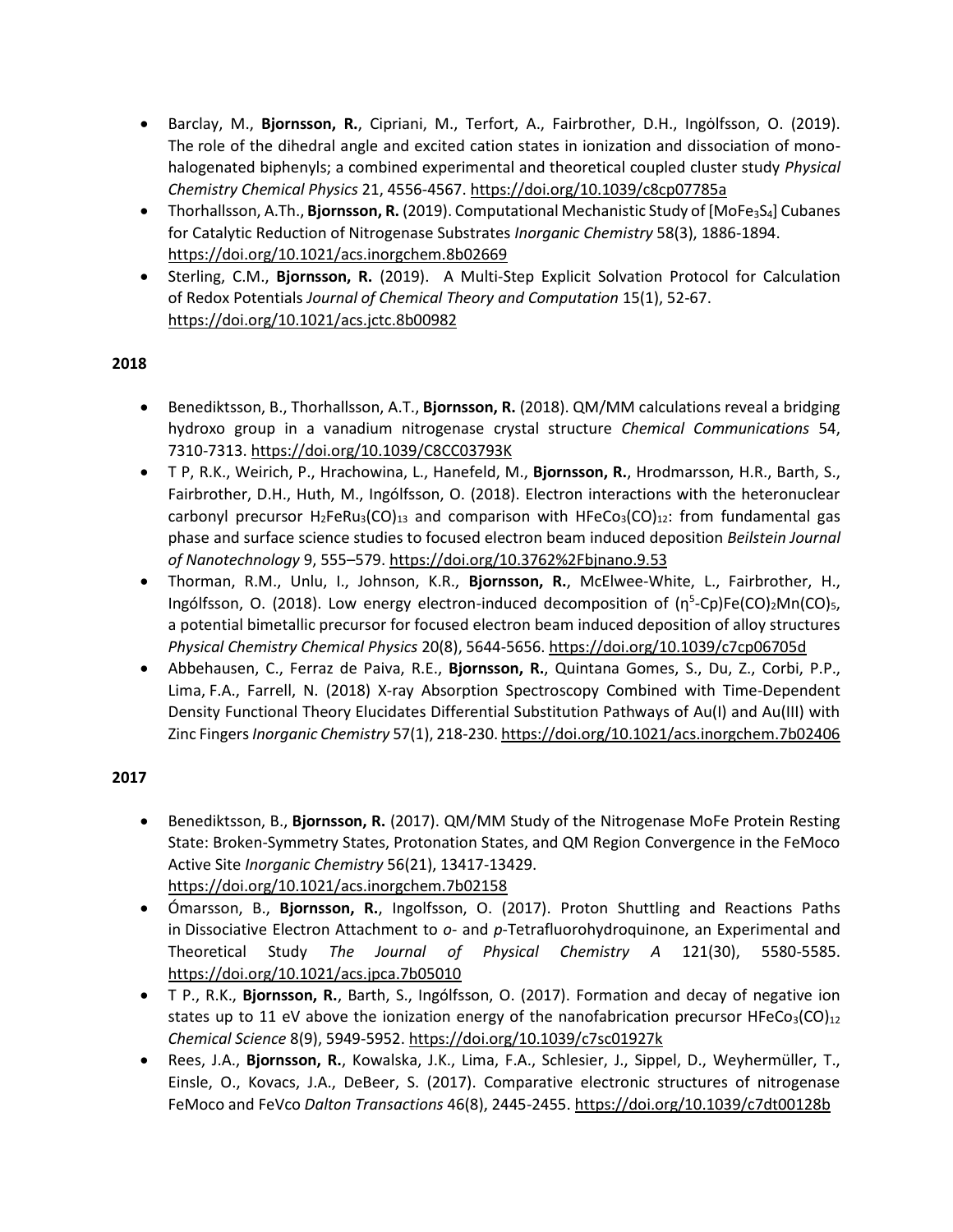- **Bjornsson, R.**, Neese, F., DeBeer, S. (2017). Revisiting the Mössbauer Isomer Shifts of the FeMoco Cluster of Nitrogenase and the Cofactor Charge *Inorganic Chemistry* 56(3), 1470-1477. <https://doi.org/10.1021/acs.inorgchem.6b02540>
- Belyakov, A.V., Sigolaev, Y.F., Shlykov, S.A., Wallevik, S.Ó., Jonsdottir, N.R., Jonsdottir, S., Kvaran, Á., **Bjornsson, R.**, Arnason, I. (2017). Conformational properties of 1-cyano-1  $silacyclohexane, C<sub>5</sub>H<sub>10</sub>SiHCN: gas electron diffraction, low-temperature NMR and quantum$ chemical calculations *Journal of Molecular Structure* 1132, 149-156. <https://doi.org/10.1016/j.molstruc.2016.10.012>

#### **2016**

- Sigurdardóttir, B.K., Kvaran, A., **Bjornsson, R.**, Arnason, I. (2016). Dissociative Photoionization of 1-Halogenated Silacyclohexanes: Silicon Traps the Halogen *The Journal of Physical Chemistry A*  120(46), 9188-9197. <https://doi.org/10.1021/acs.jpca.6b09195>
- Ólafsson, S.N., **Bjornsson, R.**, Helgason, Ö., Jonsdottir, S., Suman, S.G. (2016). Coordination geometry determination of stannane compounds with phosphinoyldithioformate ligands using multinuclear NMR, Sn Mössbauer and DFT methods *Journal of Organometallic Chemistry* 825-826, 125-138. <https://doi.org/10.1016/j.jorganchem.2016.10.032>
- Thorman, R.M., **Bjornsson, R.**, Ingólfsson, O. (2016). Computational study of dissociative electron attachment to *π*-allyl ruthenium (II) tricarbonyl bromide *The European Physical Journal D* 70, 164. <https://doi.org/10.1140/epjd/e2016-70166-9>
- T P, R.K., Barth, S., **Bjornsson, R.**, Ingólfsson, O. (2016). Structure and energetics in dissociative electron attachment to HFeCo<sub>3</sub>(CO)<sub>12</sub> The *European Physical Journal D* 70, 163. <https://doi.org/10.1140/epjd/e2016-70164-y>
- Kowalska, J.K., Hahn, A.W**.**, Albers, A., Schiewer, C.E., **Bjornsson, R.**, Lima, F.A., Meyer, F., DeBeer, S. (2016). X-ray Absorption and Emission Spectroscopic Studies of [L<sub>2</sub>Fe<sub>2</sub>S<sub>2</sub>]<sup>n</sup> Model Complexes: Implications for the Experimental Evaluation of Redox States in Iron-Sulfur Clusters *Inorganic Chemistry* 55(9), 4485-4497.<https://doi.org/10.1021/acs.inorgchem.6b00295>

- Rees, J.A., **Bjornsson, R.**, Schlesier, J., Sippel, D., Einsle, O., DeBeer, S. (2015). The Fe-V Cofactor of Vanadium Nitrogenase Contains an Interstitial Carbon Atom *Angewandte Chemie International Edition* 54(45), 13249-13252.<https://doi.org/10.1002/anie.201505930>
- **Bjornsson, R.**, Neese, F., Schrock, R.R., Einsle, O., DeBeer, S. (2015). The discovery of Mo(III) in FeMoco: reuniting enzyme and model chemistry *Journal of Biological Inorganic Chemistry*  20(2), 447-460[. https://doi.org/10.1007/s00775-014-1230-6](https://doi.org/10.1007/s00775-014-1230-6)
- **Bjornsson, R.**, Delgado-Jaime, M.U., Lima, F.A., Sippel, D., Schlesier, J., Weyhermüller, T., Einsle, O., Neese, F., DeBeer, S. (2015). Molybdenum L-Edge XAS Spectra of MoFe Nitrogenase *Zeitschrift für Anorganische und Allgemeine Chemie* 641(1), 65-71. <https://doi.org/10.1002/zaac.201400446>
- Masters S.L., Robertson H.E., Wann D.A., Hölbling M., Hassler K., **Bjornsson R.**, Wallevik S.Ó., Arnason I. (2015). Molecular structure of 1,2-bis(trifluoromethyl)-1,1,2,2-tetramethyldisilane in the gas, liquid, and solid phases: Unusual conformational changes between phases *Journal of Physical Chemistry A* 119(9), 1600-1608[. https://doi.org/10.1021/jp507744u](https://doi.org/10.1021/jp507744u)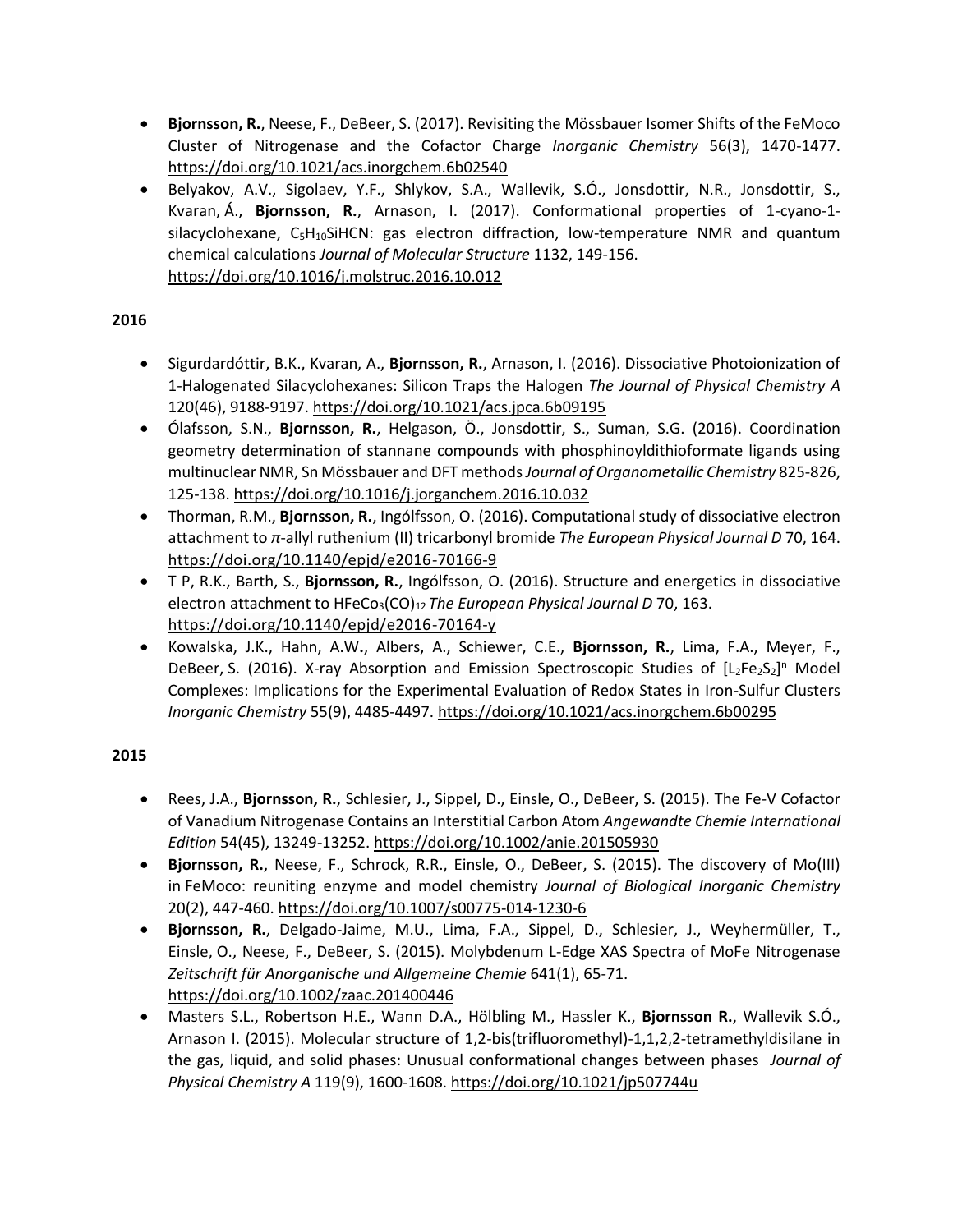• Belyakov, V., Sigolaev, Y., Shlykov, S.A., Wallevik, S.Ó., Jonsdottir, N. R., **Bjornsson, R.**, Jonsdottir, S., Kvaran, Á., Kern, T., Hassler, K., Arnason, I. (2015). Conformational properties of 1 tert-butyl-1-silacyclohexane, C5H10SiH(*t*-Bu): gas-phase electron diffraction, temperature dependent Raman spectroscopy and quantum chemical calculations *Structural Chemistry* 26(2), 445-453. <https://doi.org/10.1007/s11224-014-0503-6>

# **2014**

- Cormanich, R.A., Durie, A., **Bjornsson, R.**, Rittner, R., O'Hagan, D., Bühl, M. (2014). Density Functional Study of Interactions between Fluorinated Cyclohexanes and Arenes *Helvetica Chimica Acta* 97, 797-807. <https://doi.org/10.1002/hlca.201400049>
- **Bjornsson, R.**, Lima, F. A., Spatzal, T., Weyhermüller, T., Glatzel, T., Bill, E., Einsle, O., Neese, F., DeBeer, S. (2014). Identification of a spin-coupled Mo(III) in the nitrogenase iron-molybdenum cofactor *Chemical Science* 5(8), 3096-3103.<https://doi.org/10.1039/C4SC00337C>

# **2013**

- **Lima, F.A.**, **Bjornsson, R.**, **Weyhermüller, T.**, Chandrasekaran, P., Glatzel, P., **Neese F.**, **DeBeer, S.** (2013). High-Resolution Molybdenum K-edge X-ray Absorption Spectroscopy analyzed with Time Dependent Density Functional Theory *Physical Chemistry Chemical Physics* 15(48), 20911-20920. <https://doi.org/10.1039/c3cp53133c>
- Wallevik, S.Ó., **Bjornsson, R.**, Kvaran, Á., Jonsdottir, S., Arnason, I., Belyakov, A.V., Kern T., Hassler, K. (2013). Conformational Properties of Halogenated-1-Silacyclohexanes,  $C_5H_{10}SHX$  (X = Cl, Br, I): Gas Electron Diffraction, Low-Temperature NMR, Temperature Dependent Raman Spectroscopy, and Quantum Chemical Calculations *Organometallics* 32(23), 6996-7005. <https://doi.org/10.1021/om4005725>
- Jonsdottir, N.R., Kvaran, Á., Jonsdottir, S., Arnason, I., **Bjornsson, R.** (2013). Conformational Properties of 1-Methyl-1-Germacyclohexane: Low-Temperature NMR and Quantum Chemical Calculations *Structural Chemistry* 24(3), 769-774. <https://doi.org/10.1007/s11224-013-0214-4>
- **Bjornsson, R.**, Bühl, M. (2013). Electric field gradients of transition metal complexes: Basis set uncontraction and scalar relativistic effects *Chemical Physics Letters* 559, 112-116. <https://doi.org/10.1016/j.cplett.2013.01.004>

- Kern, T., Hölbling, M., Dzambaski, A., Flock, M., Hassler, K., Wallevik, S.Ó., Arnason I., Bjornsson, R. (2012). Conformational Energies of Silacyclohexanes  $C_5H_{10}S$ iHMe,  $C_5H_{10}S$ iH(CF<sub>3</sub>) and C5H10SiCl(SiCl3) from Variable Temperature Raman Spectra. *Journal of Raman Spectroscopy* 43(9), 1337-1342. <https://doi.org/10.1002/jrs.3164>
- **Bjornsson R.**, Bühl, M. (2012). Modelling Molecular Crystals by QM/MM: Self-Consistent Electrostatic Embedding for Geometry Optimizations and Molecular Property Calculations in the Solid *Journal of Chemical Theory and Computations* 8(2), 498-508. <https://doi.org/10.1021/ct200824r>
- Cao, J., **Bjornsson, R.**, Bühl, M., Thiel W., van Mourik T. (2012). Modelling zwitterions in solution: 3-fluoro-γ-aminobutyric acid (3F-GABA) *Chemistry – A European Journal* 18(1), 184-195. <https://doi.org/10.1002/chem.201101674>